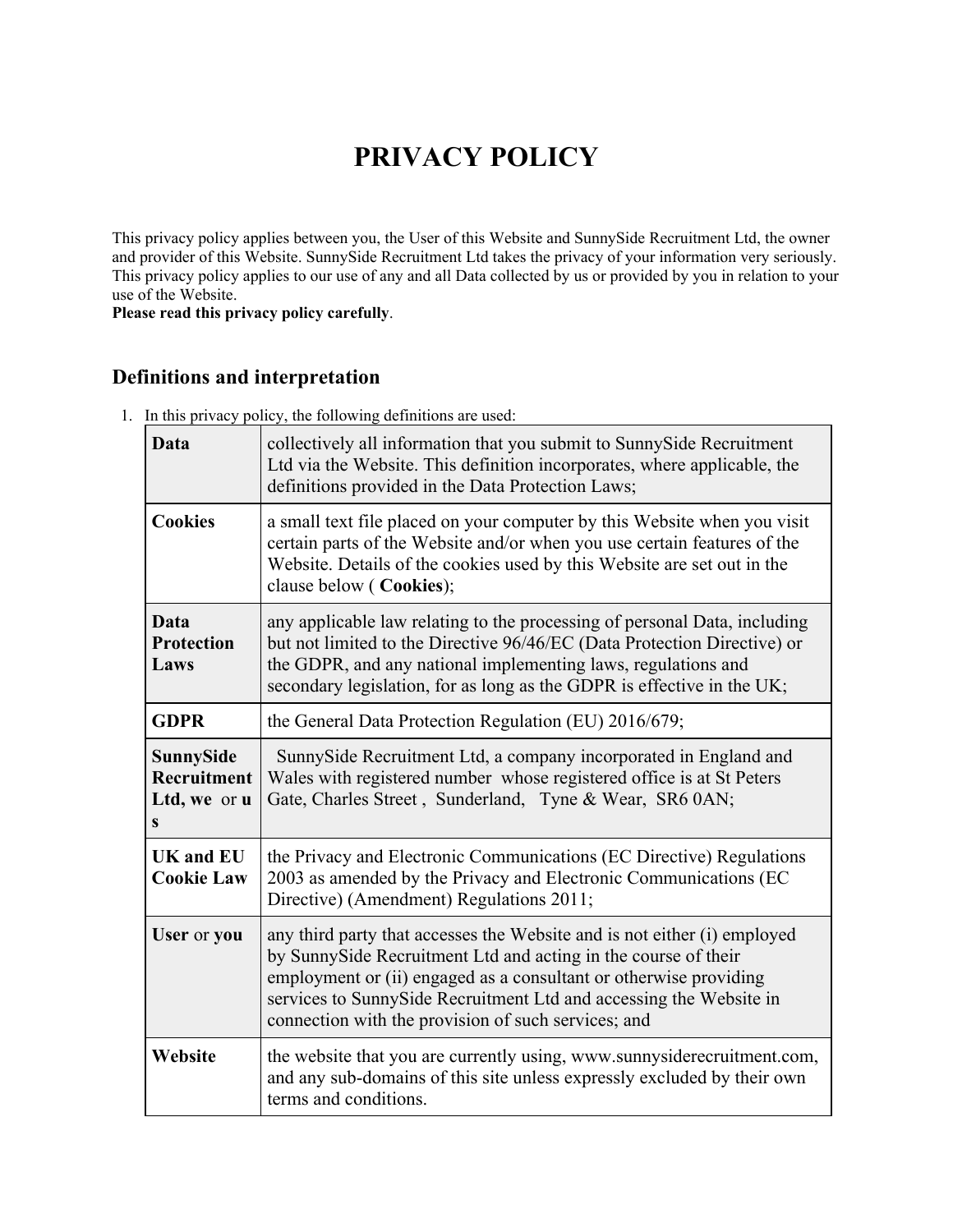- 2. In this privacy policy, unless the context requires a different interpretation:
	- a. the singular includes the plural and vice versa;
	- b. references to sub-clauses, clauses, schedules or appendices are to sub-clauses, clauses, schedules or appendices of this privacy policy;
	- c. a reference to a person includes firms, companies, government entities, trusts and partnerships;
	- d. "including" is understood to mean "including without limitation";
	- e. reference to any statutory provision includes any modification or amendment of it;
	- f. the headings and sub-headings do not form part of this privacy policy.

#### **Scope of this privacy policy**

- 3. This privacy policy applies only to the actions of SunnySide Recruitment Ltd and Users with respect to this Website. It does not extend to any websites that can be accessed from this Website including, but not limited to, any links we may provide to social media websites.
- 4. For purposes of the applicable Data Protection Laws, SunnySide Recruitment Ltd is the "data controller". This means that SunnySide Recruitment Ltd determines the purposes for which, and the manner in which, your Data is processed.

#### **Data collected**

- 5. We may collect the following Data, which includes personal Data, from you:
	- a. name;
	- b. job title;
	- c. profession;
	- d. contact Information such as email addresses and telephone numbers;

in each case, in accordance with this privacy policy.

#### **How we collect Data**

- 6. We collect Data in the following ways:
	- a. data is given to us by you ; and
	- b. data is collected automatically.

#### **Data that is given to us by you**

- 7. SunnySide Recruitment Ltd will collect your Data in a number of ways, for example:
	- a. when you contact us through the Website, by telephone, post, e-mail or through any other means;
	- b. when you register with us and set up an account to receive our products/services;
	- c. when you elect to receive marketing communications from us;
	- d. when you use our services;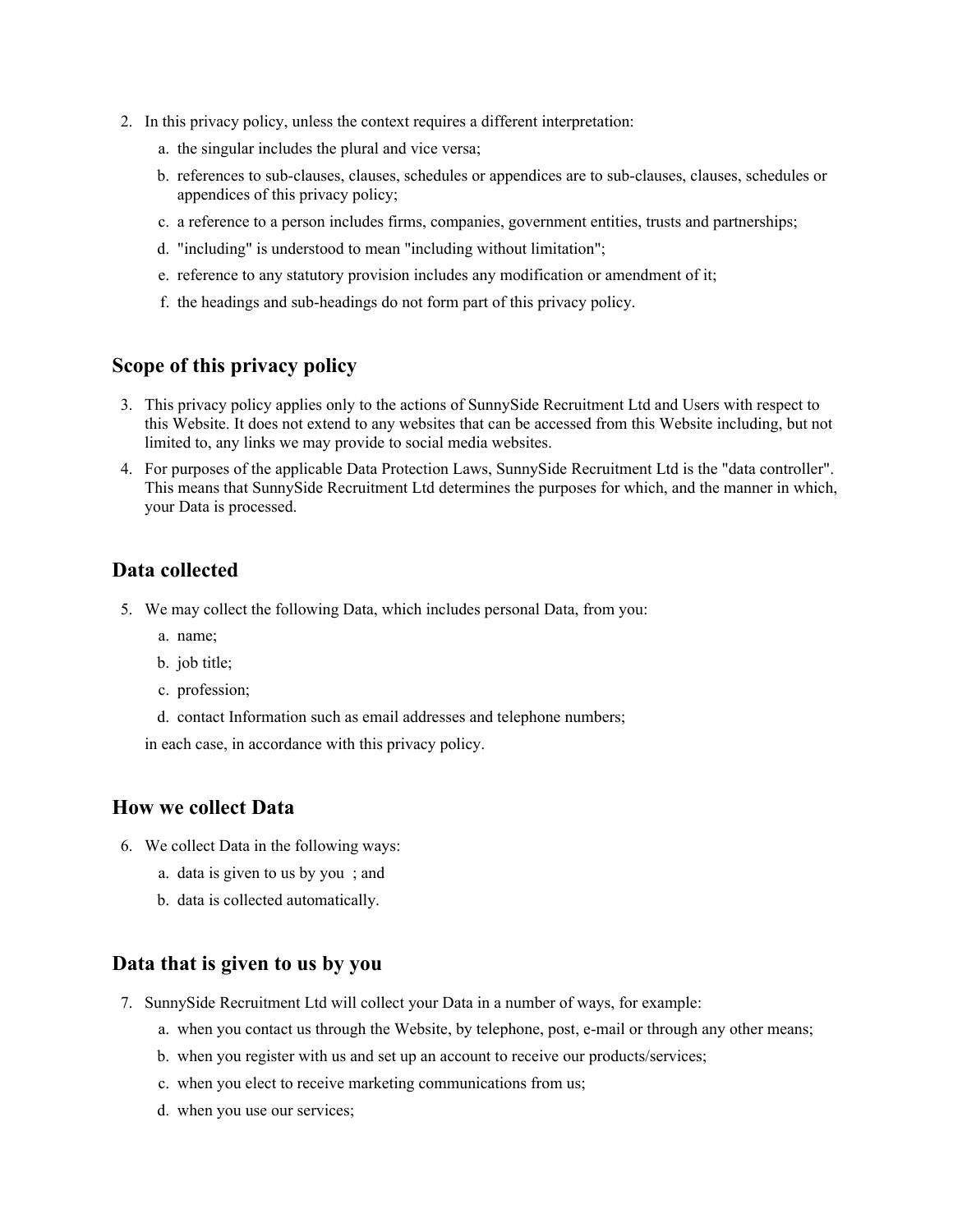in each case, in accordance with this privacy policy.

#### **Data that is collected automatically**

- 8. To the extent that you access the Website, we will collect your Data automatically, for example:
	- a. we automatically collect some information about your visit to the Website. This information helps us to make improvements to Website content and navigation, and includes your IP address, the date, times and frequency with which you access the Website and the way you use and interact with its content.
	- b. we will collect your Data automatically via cookies, in line with the cookie settings on your browser. For more information about cookies, and how we use them on the Website, see the section below, headed "Cookies".

## **Our use of Data**

- 9. Any or all of the above Data may be required by us from time to time in order to provide you with the best possible service and experience when using our Website. Specifically, Data may be used by us for the following reasons:
	- a. internal record keeping;
	- b. improvement of our products / services;
	- c. transmission by email of marketing materials that may be of interest to you;

in each case, in accordance with this privacy policy.

- 10. We may use your Data for the above purposes if we deem it necessary to do so for our legitimate interests. If you are not satisfied with this, you have the right to object in certain circumstances (see the section headed "Your rights" below).
- 11. For the delivery of direct marketing to you via e-mail, we'll need your consent, whether via an opt-in or soft-opt-in:
	- a. soft opt-in consent is a specific type of consent which applies when you have previously engaged with us (for example, you contact us to ask us for more details about a particular product/service, and we are marketing similar products/services). Under "soft opt-in" consent, we will take your consent as given unless you opt-out.
	- b. for other types of e-marketing, we are required to obtain your explicit consent; that is, you need to take positive and affirmative action when consenting by, for example, checking a tick box that we'll provide.
	- c. if you are not satisfied about our approach to marketing, you have the right to withdraw consent at any time. To find out how to withdraw your consent, see the section headed "Your rights" below.
- 12. When you register with us and set up an account to receive our services, the legal basis for this processing is the performance of a contract between you and us and/or taking steps, at your request, to enter into such a contract.

#### **Who we share Data with**

13. We may share your Data with the following groups of people for the following reasons: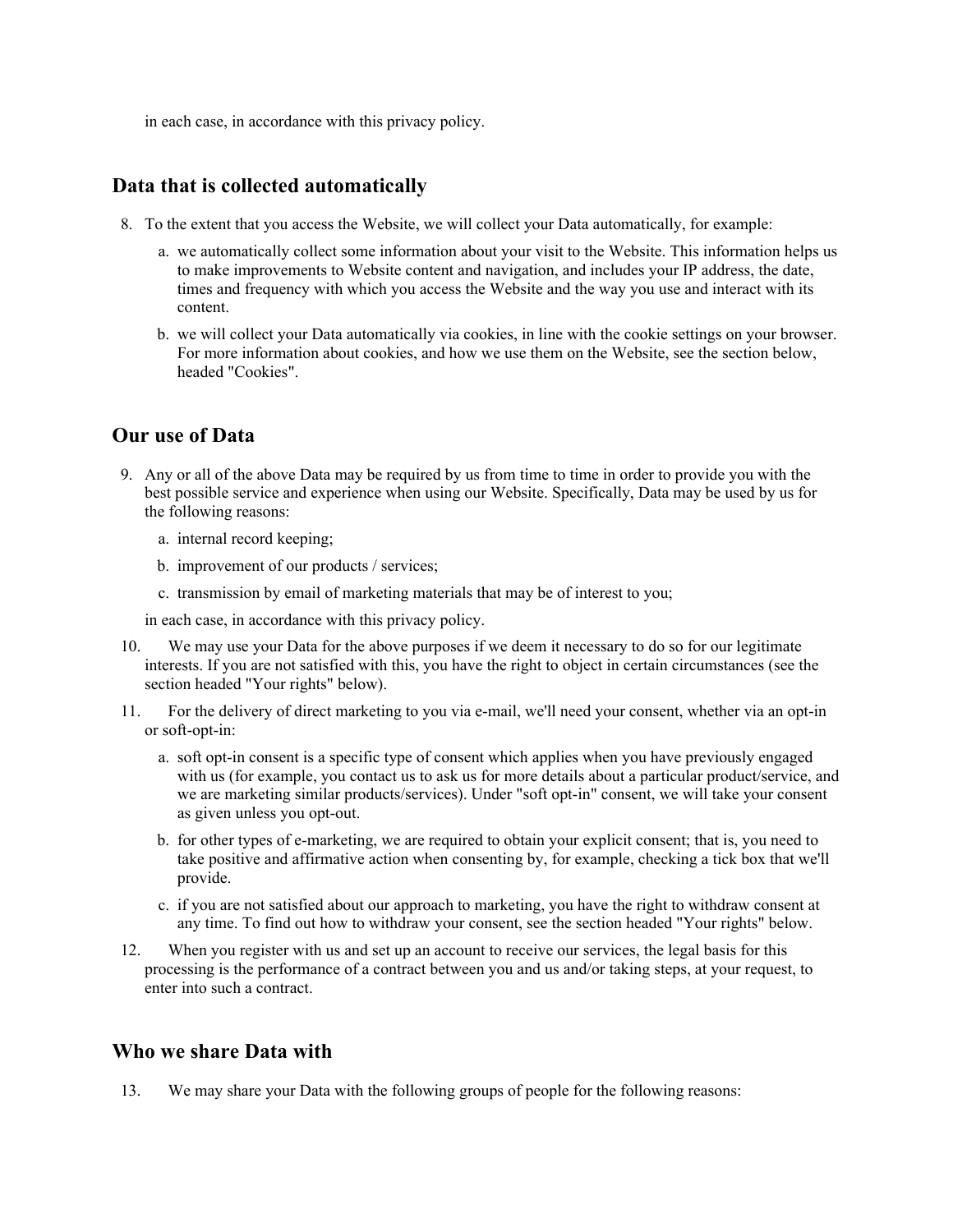a. our employees, agents and/or professional advisors - to provide professional recruitment services to our clients and candidates;

in each case, in accordance with this privacy policy.

#### **Keeping Data secure**

- 14. We will use technical and organisational measures to safeguard your Data, for example:
	- a. access to your account is controlled by a password and a user name that is unique to you.
	- b. we store your Data on secure servers.
- 15. Technical and organisational measures include measures to deal with any suspected data breach. If you suspect any misuse or loss or unauthorised access to your Data, please let us know immediately by contacting us via this e-mail address: himal@sunnysiderecruitment.com.
- 16. If you want detailed information from Get Safe Online on how to protect your information and your computers and devices against fraud, identity theft, viruses and many other online problems, please visit www.getsafeonline.org. Get Safe Online is supported by HM Government and leading businesses.

#### **Data retention**

- 17. Unless a longer retention period is required or permitted by law, we will only hold your Data on our systems for the period necessary to fulfil the purposes outlined in this privacy policy or until you request that the Data be deleted.
- 18. Even if we delete your Data, it may persist on backup or archival media for legal, tax or regulatory purposes.

#### **Your rights**

- 19. You have the following rights in relation to your Data:
	- a. **Right to access** the right to request (i) copies of the information we hold about you at any time, or (ii) that we modify, update or delete such information. If we provide you with access to the information we hold about you, we will not charge you for this, unless your request is "manifestly unfounded or excessive." Where we are legally permitted to do so, we may refuse your request. If we refuse your request, we will tell you the reasons why.
	- b. **Right to correct** the right to have your Data rectified if it is inaccurate or incomplete.
	- c. **Right to erase** the right to request that we delete or remove your Data from our systems.
	- d. **Right to restrict our use of your Data** the right to "block" us from using your Data or limit the way in which we can use it.
	- e. **Right to data portability** the right to request that we move, copy or transfer your Data.
	- f. **Right to object** the right to object to our use of your Data including where we use it for our legitimate interests.
- 20. To make enquiries, exercise any of your rights set out above, or withdraw your consent to the processing of your Data (where consent is our legal basis for processing your Data), please contact us via this e-mail address: himal@sunnysiderecruitment.com.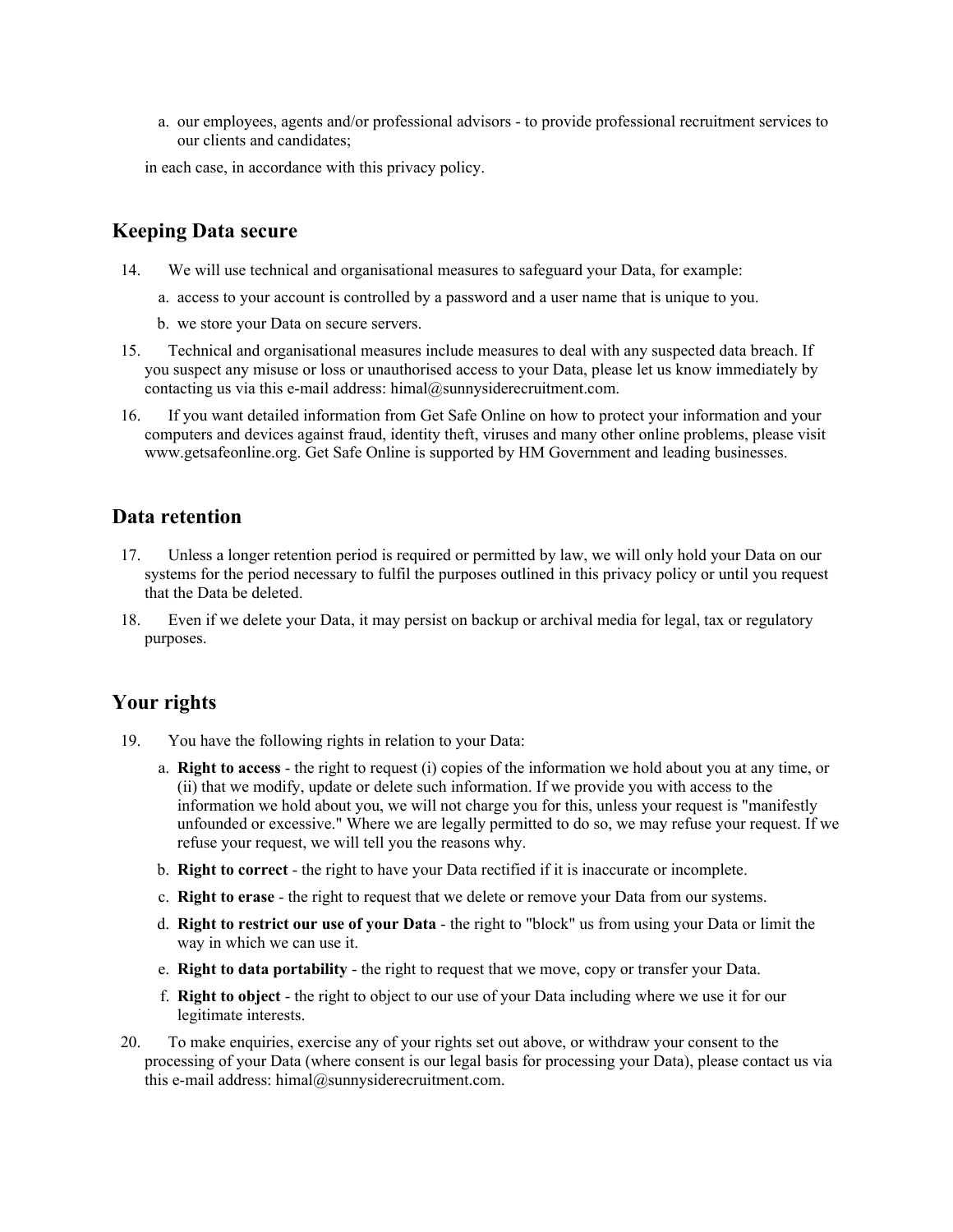- 21. If you are not satisfied with the way a complaint you make in relation to your Data is handled by us, you may be able to refer your complaint to the relevant data protection authority. For the UK, this is the Information Commissioner's Office (ICO). The ICO's contact details can be found on their website at https://ico.org.uk/.
- 22. It is important that the Data we hold about you is accurate and current. Please keep us informed if your Data changes during the period for which we hold it.

#### **Links to other websites**

23. This Website may, from time to time, provide links to other websites. We have no control over such websites and are not responsible for the content of these websites. This privacy policy does not extend to your use of such websites. You are advised to read the privacy policy or statement of other websites prior to using them.

### **Changes of business ownership and control**

- 24. SunnySide Recruitment Ltd may, from time to time, expand or reduce our business and this may involve the sale and/or the transfer of control of all or part of SunnySide Recruitment Ltd. Data provided by Users will, where it is relevant to any part of our business so transferred, be transferred along with that part and the new owner or newly controlling party will, under the terms of this privacy policy, be permitted to use the Data for the purposes for which it was originally supplied to us.
- 25. We may also disclose Data to a prospective purchaser of our business or any part of it.
- 26. In the above instances, we will take steps with the aim of ensuring your privacy is protected.

#### **Cookies**

- 27. This Website may place and access certain Cookies on your computer. SunnySide Recruitment Ltd uses Cookies to improve your experience of using the Website. SunnySide Recruitment Ltd has carefully chosen these Cookies and has taken steps to ensure that your privacy is protected and respected at all times.
- 28. All Cookies used by this Website are used in accordance with current UK and EU Cookie Law.
- 29. Before the Website places Cookies on your computer, you will be presented with a message bar requesting your consent to set those Cookies. By giving your consent to the placing of Cookies, you are enabling SunnySide Recruitment Ltd to provide a better experience and service to you. You may, if you wish, deny consent to the placing of Cookies; however certain features of the Website may not function fully or as intended.

| <b>Type of Cookie</b>             | <b>Purpose</b>                                                                                                                                                                                                                                                                        |
|-----------------------------------|---------------------------------------------------------------------------------------------------------------------------------------------------------------------------------------------------------------------------------------------------------------------------------------|
| Analytical/performance<br>cookies | They allow us to recognise and count the number of visitors<br>and to see how visitors move around our website when they<br>are using it. This helps us to improve the way our website<br>works, for example, by ensuring that users are finding what<br>they are looking for easily. |

30. This Website may place the following Cookies: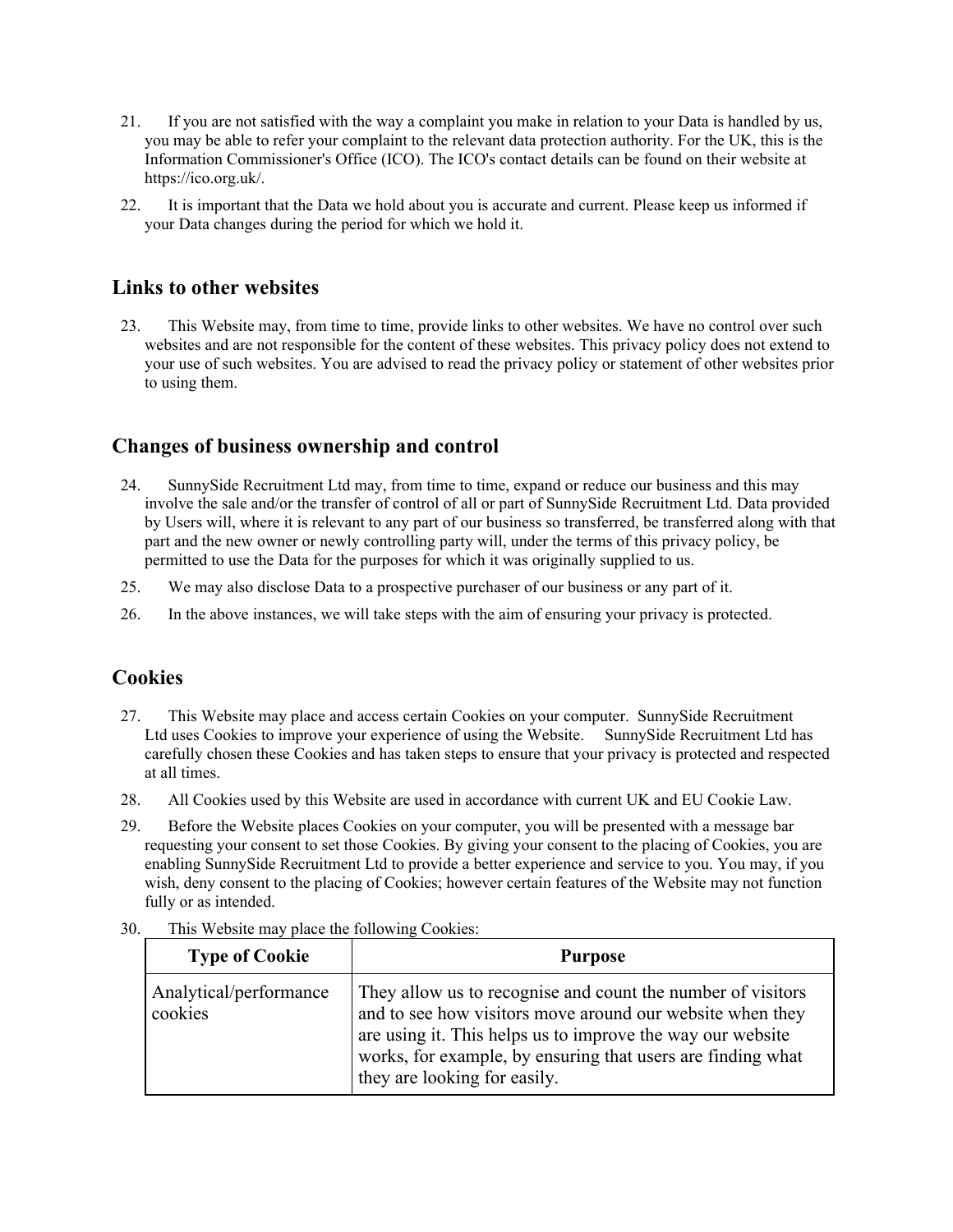- 31. You can find a list of Cookies that we use in the Cookies Schedule.
- 32. You can choose to enable or disable Cookies in your internet browser. By default, most internet browsers accept Cookies but this can be changed. For further details, please consult the help menu in your internet browser.
- 33. You can choose to delete Cookies at any time; however you may lose any information that enables you to access the Website more quickly and efficiently including, but not limited to, personalisation settings.
- 34. It is recommended that you ensure that your internet browser is up-to-date and that you consult the help and guidance provided by the developer of your internet browser if you are unsure about adjusting your privacy settings.
- 35. For more information generally on cookies, including how to disable them, please refer to aboutcookies.org. You will also find details on how to delete cookies from your computer.

## **General**

- 36. You may not transfer any of your rights under this privacy policy to any other person. We may transfer our rights under this privacy policy where we reasonably believe your rights will not be affected.
- 37. If any court or competent authority finds that any provision of this privacy policy (or part of any provision) is invalid, illegal or unenforceable, that provision or part-provision will, to the extent required, be deemed to be deleted, and the validity and enforceability of the other provisions of this privacy policy will not be affected.
- 38. Unless otherwise agreed, no delay, act or omission by a party in exercising any right or remedy will be deemed a waiver of that, or any other, right or remedy.
- 39. This Agreement will be governed by and interpreted according to the law of England and Wales. All disputes arising under the Agreement will be subject to the exclusive jurisdiction of the English and Welsh courts.

## **Changes to this privacy policy**

40. SunnySide Recruitment Ltd reserves the right to change this privacy policy as we may deem necessary from time to time or as may be required by law. Any changes will be immediately posted on the Website and you are deemed to have accepted the terms of the privacy policy on your first use of the Website following the alterations. You may contact SunnySide Recruitment Ltd by email at himal@sunnysiderecruitment.com.

## **Attribution**

41. This privacy policy was created using a document from Rocket [Lawyer](https://www.rocketlawyer.com/gb/en/) (https://www.rocketlawyer.com/gb/en). **29 February 2020**